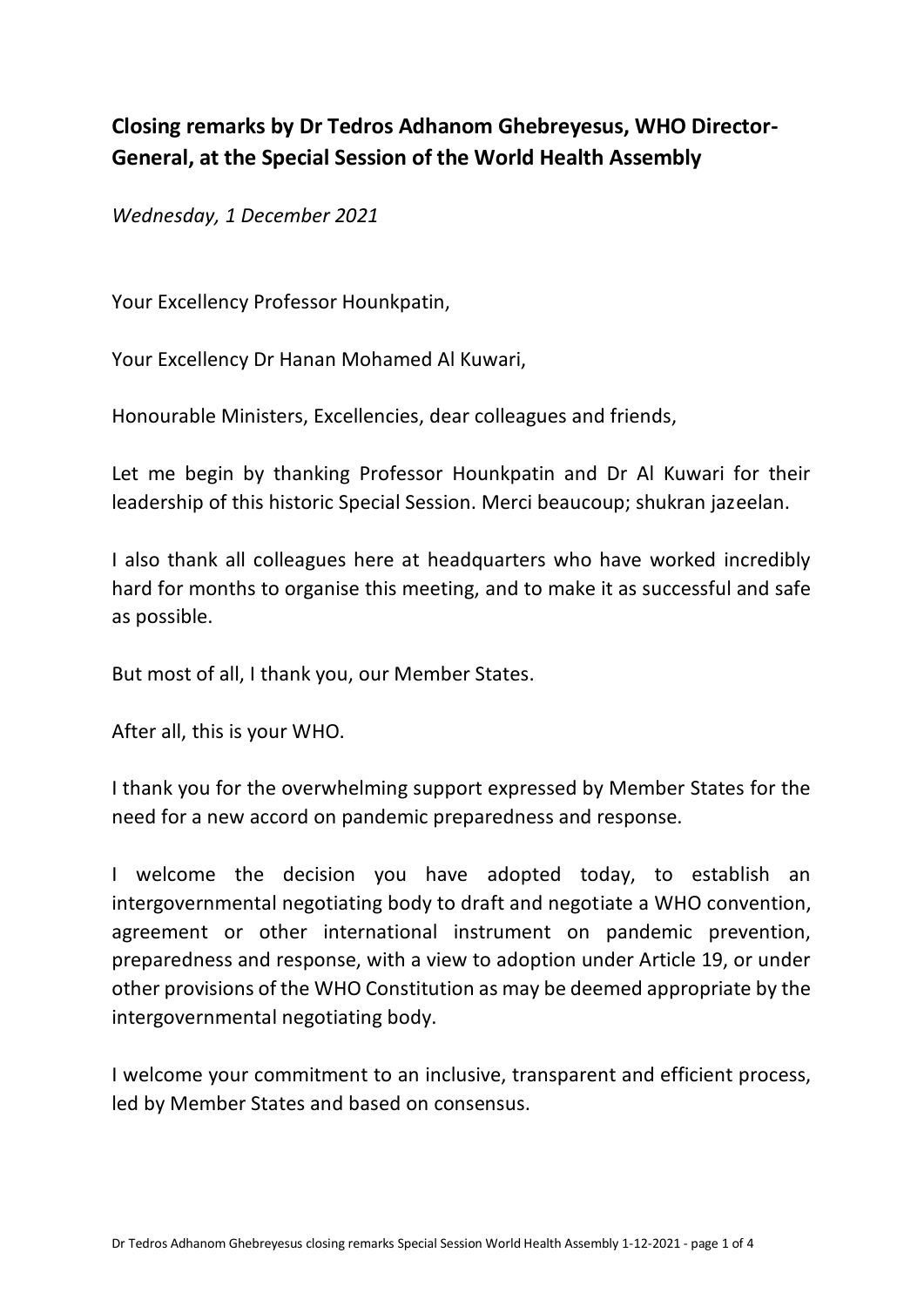I welcome your commitment to hold the first meeting of the INB no later than the first of March 2022, and to submit its outcome for consideration to the World Health Assembly in 2024.

And I give you my commitment that the Secretariat will support this process.

The adoption of this decision is cause for celebration, and cause for hope, which we will need.

Of course, there is still a long road ahead. There are still differences of opinion about what a new accord could or should contain.

But you have proven to each other and the world that differences can be overcome, and common ground can be found.

As many Member States have said, the International Health Regulations remain an essential governance tool for the prevention, preparedness, detection and response to public health emergencies.

We continue to urge all Member States to implement and abide by the provisions of the IHR.

At the same time, the pandemic has exposed shortcomings in the application and implementation of the IHR that I believe are best addressed with a convention, agreement or other international instrument.

And as we work together to strengthen the architecture of global health security, I urge all Member States to confront the inescapable truth that we cannot do that without strengthening WHO.

In two weeks' time, the Working Group on Sustainable Financing will reconvene, as it prepares to deliver its final report to the Executive Board and next year's World Health Assembly.

The report includes recommendations that will improve WHO's effectiveness, financial governance and impact.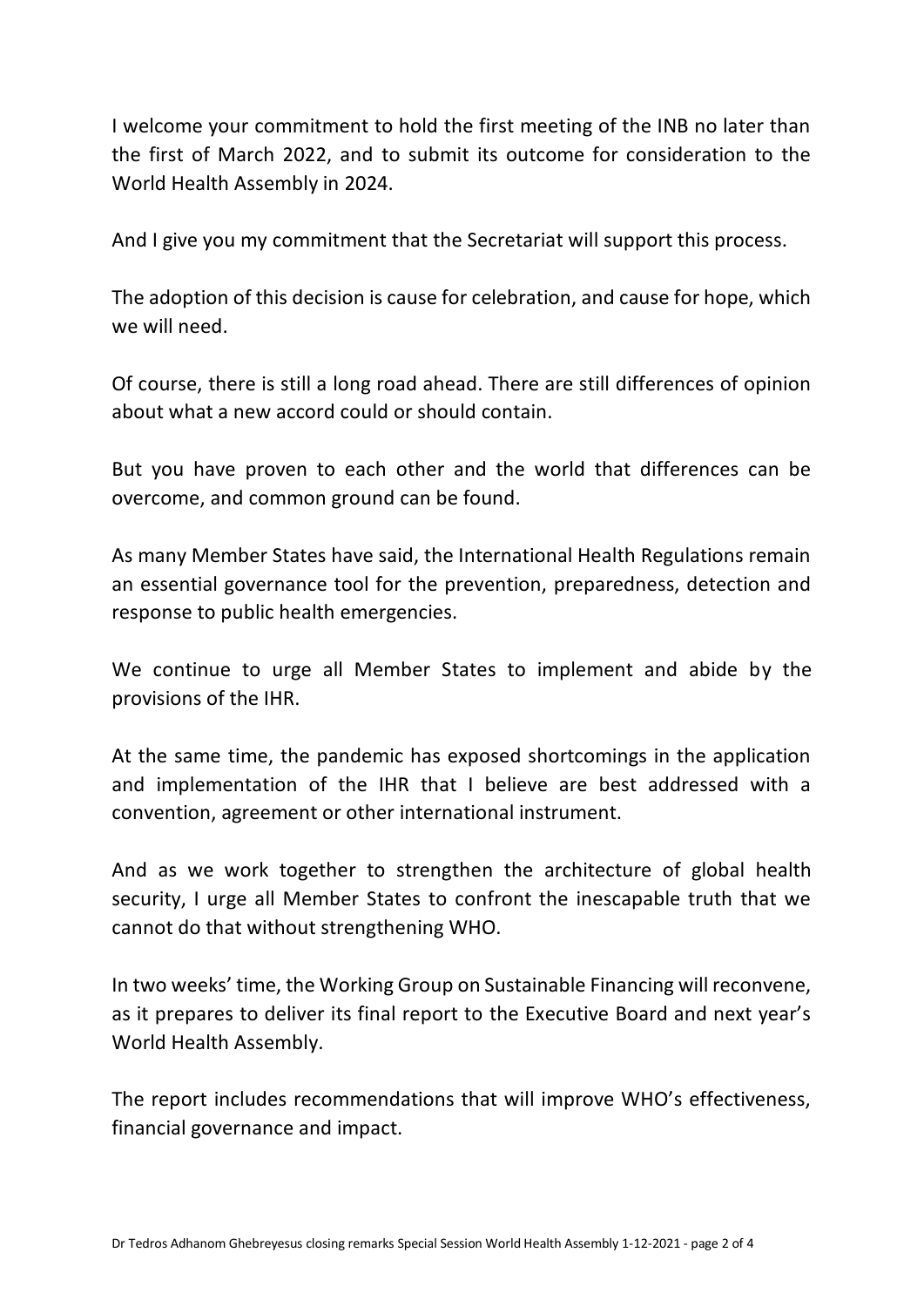As Chancellor Merkel outlined in her remarks on Monday, increasing assessed contributions to 50% of the base programme budget will be a game changer.

I urge all Member States to support the proposals of the working group's draft report.

Even as we look to the future, we must remain focused on the present.

I have one simple request for all Member States, and that is: end this pandemic.

As we mark World AIDS Day, we are reminded that more than 40 years into the global AIDS epidemic, we still have no vaccine and no cure for this disease.

Two years into the COVID-19 pandemic, we have not one but many vaccines, and many other effective tools.

Just in the past week, this virus has demonstrated that it will not simply disappear.

How many more lives and livelihoods it takes is up to us.

Ending the pandemic is not a matter of chance; it's a matter of choice.

I call on all Member States to choose to achieve our targets of vaccinating 40% of the population of every country by the end of this year, and 70% by the middle of next year.

I call on those countries that have already reached 70% to choose to swap your vaccine delivery schedules with COVAX and AVAT, as Switzerland has just done;

I call on all Member States to choose to remove every barrier to scaling up vaccine production, by sharing technology and know-how, and by supporting a waiver of intellectual property rights.

I call on those countries that have promised to donate vaccines to choose to make good on those promises, as urgently as possible.